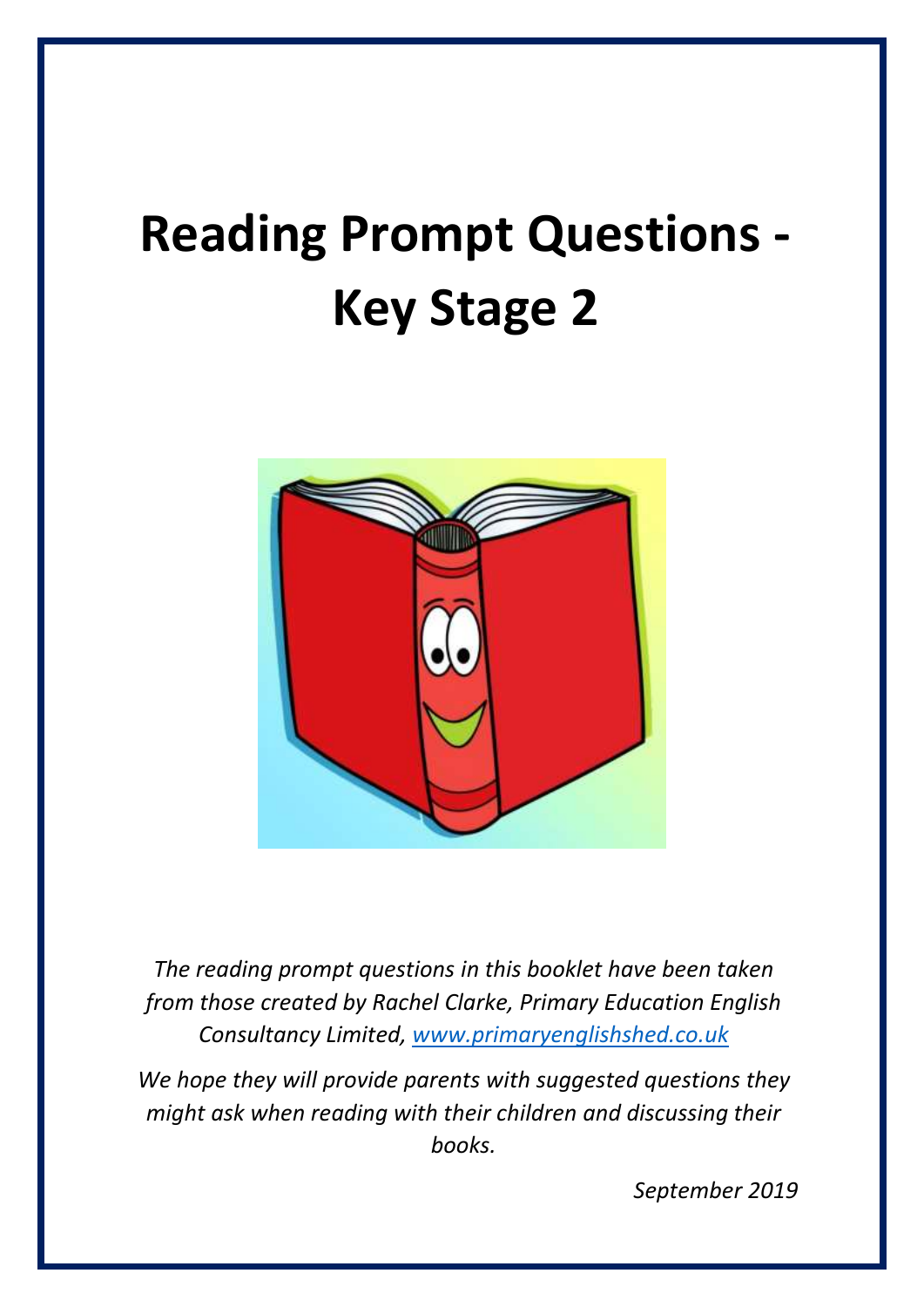#### **1. Give/explain the meaning of words in context**

- The writer uses words like…..to describe…. What does this suggest about….. (character/setting?
- What other words/phrases could the author have used?
- Which word most closely matches the meaning of the word x?
- The writer uses….words/phrases…..to describe…..How does this make you feel?
- Which of these words…..is a synonym for (choose a word from the text)?
- Find and copy one word meaning.......
- Give the meaning of the word……in this sentence
- Circle the correct option to complete this sentence (provide synonyms/phrases with similar meanings to replace at the end of the sentence)
- What does this phrase mean? (idiomatic or figurative language)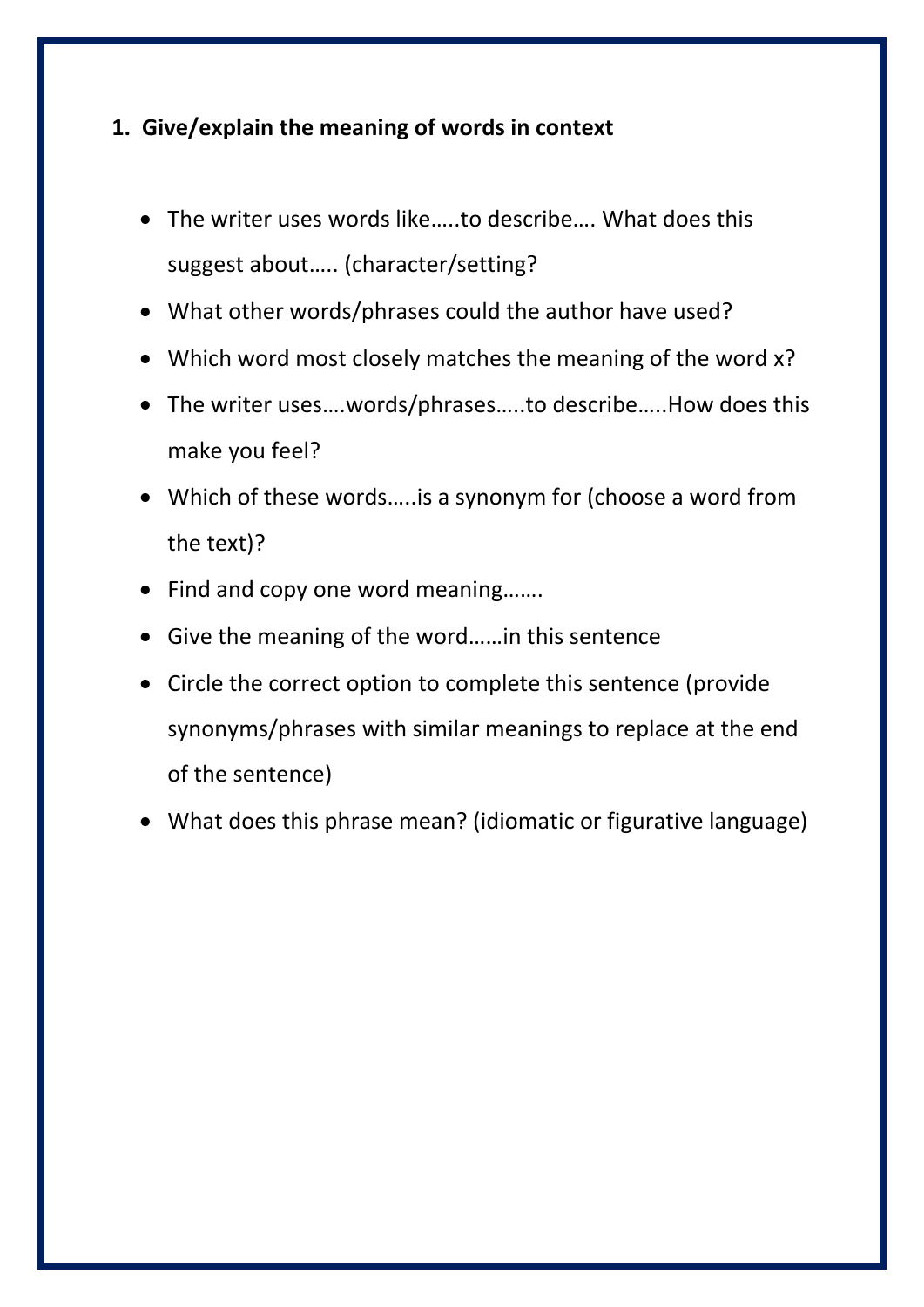## **2. Retrieve and record information/identify key details from fiction and non-fiction**

- Where/when does the story take place?
- What did s/he/it look like?
- Where did s/he/it live?
- Who are the characters in the book?
- Where in the book would you find....?
- What is happening at this point in the text?
- What happened in the story?
- Through whose eyes is the story told?
- Which part of the story best describes the setting?
- What part of the story do you like best? What evidence do you have to support your opinion?
- Write down three things you are told about….(character/setting/subject of the text)
- What was revealed at..... (beginning, middle, end, paragraph)
- Which of these statements is true/false?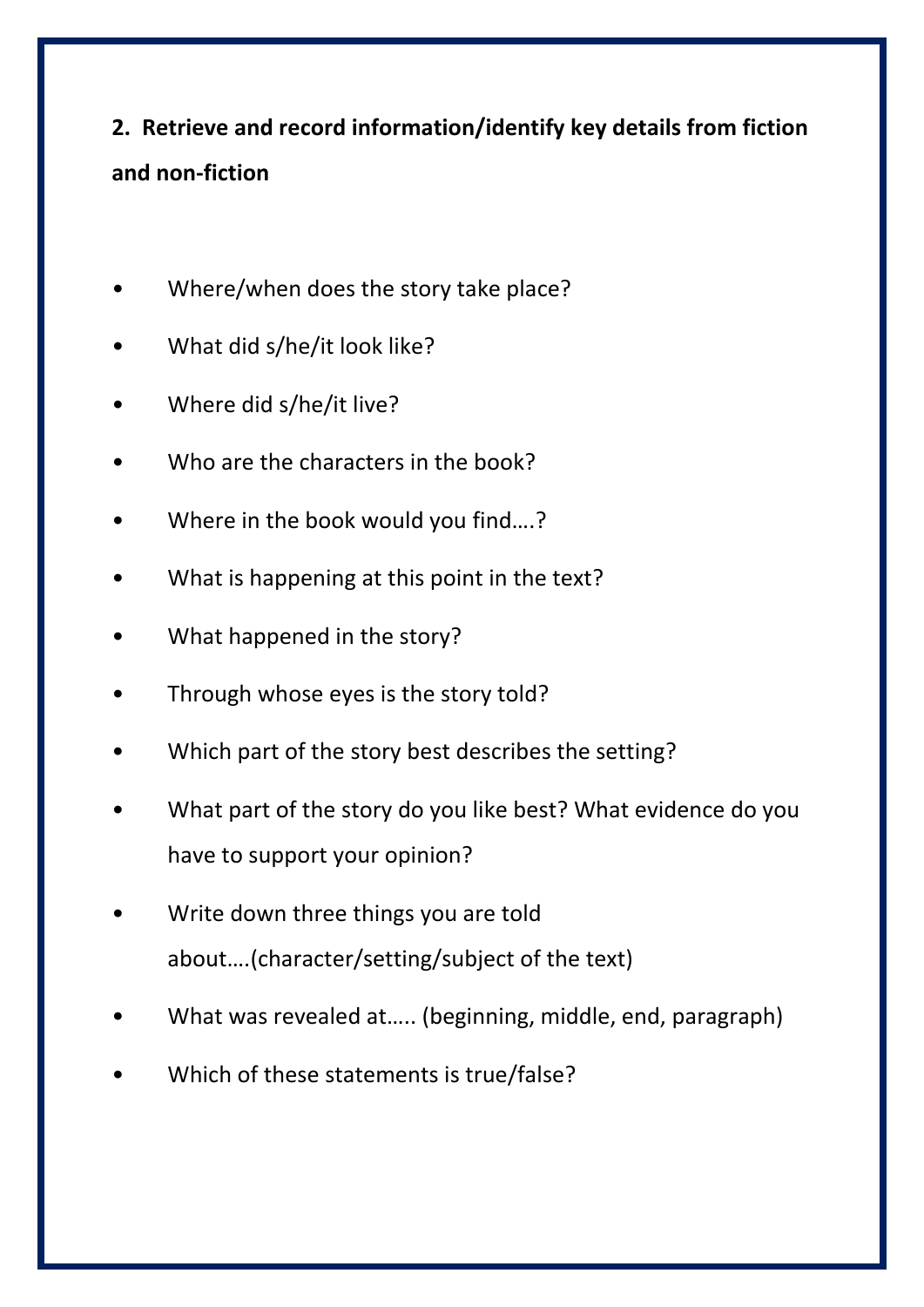#### **3. Summarise main ideas from more than one paragraph**

- What is the main point in this paragraph?
- Can you sum up what happens in these three/four/five … paragraphs?
- You have got 'x' words; sum up these paragraphs.
- Sort the information in these paragraphs. Do any of them deal with the same information?
- Make a table/chart to show the information in these paragraphs.
- Which is the most important point in these paragraphs? How many times is it mentioned?
- Write subheadings for each paragraph

## **4. Make inferences from the text/explain and justify the inferences with evidence from the text**

- What makes you think that?
- Which words give you that impression?
- How can you tell that......?
- Can you explain why……?
- Explain what x (phrase with challenging vocabulary) suggests about x.
- What does this….. word/phrase/sentence…imply about….. character/setting/mood?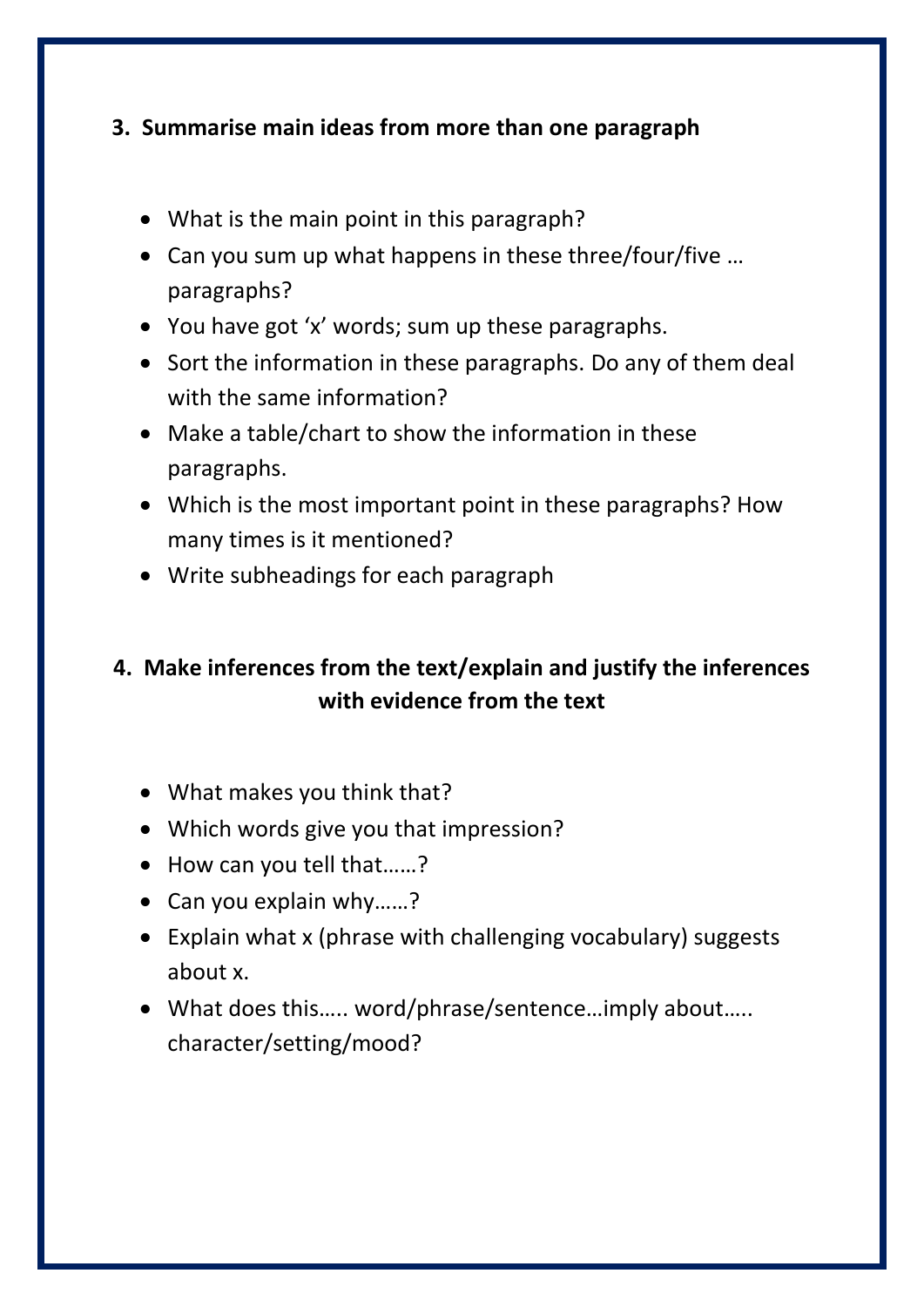#### **5. Predict what might happen from details stated and implied**

- Can you think of another story which has a similar theme? E.g. good over evil; weak over strong; wise over foolish. Do you think this story will go the same way?
- Do you know of another story which deals with the same issues? E.g. social, moral, cultural. Could this happen in this story?
- Which other author handles time in this way? E.g. flashbacks, dreams.
- Which stories have openings like this? Do you think this story will develop in the same way?
- Why did the author choose this setting? Will that influence how the story develops?
- How is character X like someone you know? Do you think they will react in the same way?
- Do you think x will happen? Tick one (from yes/no/maybe). Explain your answer with evidence from the text.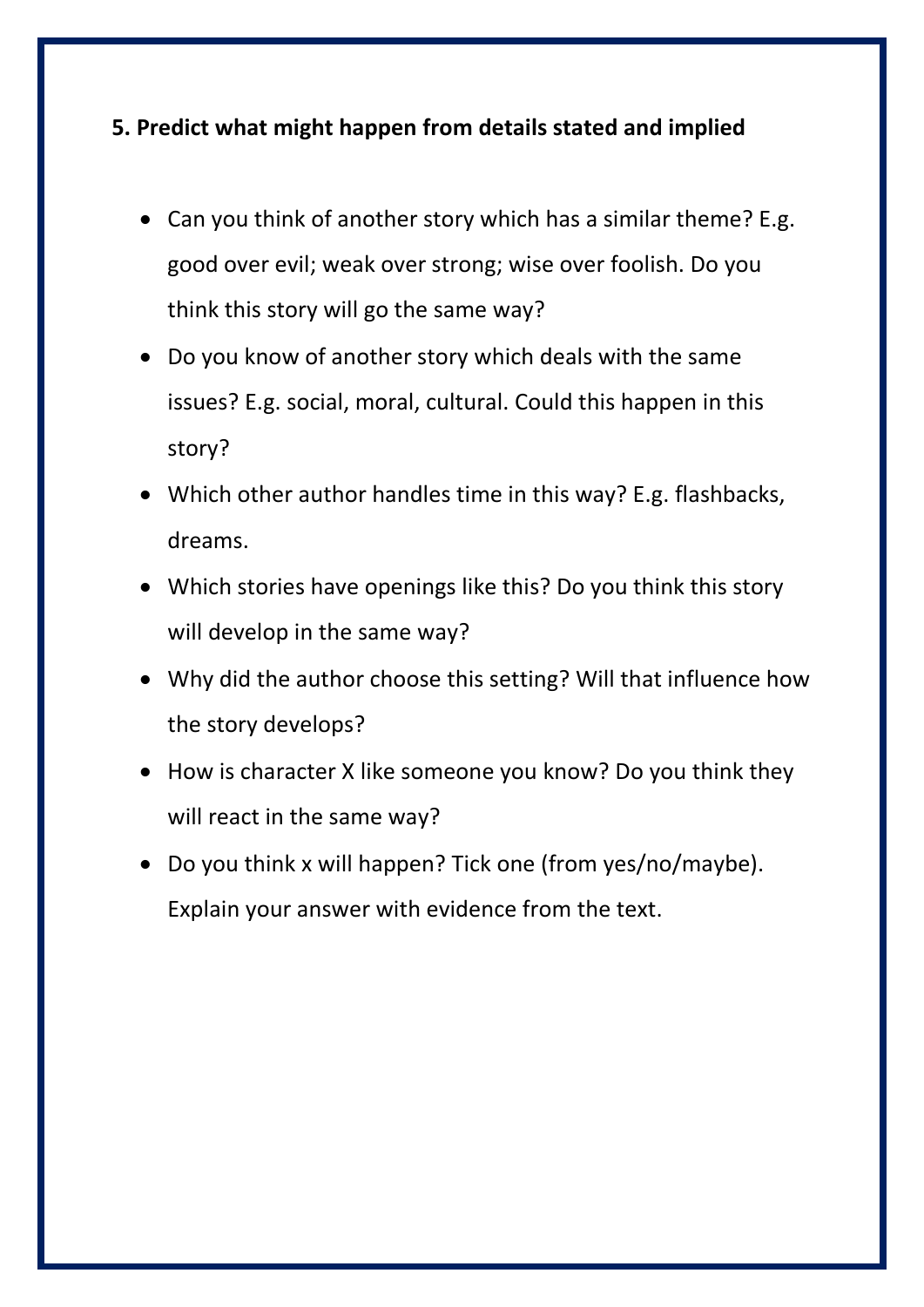## **6. Identify/explain how information/narrative content is related and contributes to meaning as a whole**

- Explain why a character did something.
- Explain a character's different/changing feelings throughout a story. How do you know?
- What are the clues that a character is liked/disliked/envied/feared/loved/hated ….etc?
- What is similar/different about two characters?
- Why is x (character/setting/event) important in the story?
- What is the story (theme) underneath the story? Does this story have a moral or a message?
- Why do you think the author chose to use a …question/bullet/subheading/table etc to present the information?
- How does the title/layout encourage you to read on/find information?
- Where does it tell you that…(could be information contained in headings/glossaries/labels etc)?
- Why has the writer written/organised the text in this way?
- In what ways do the illustrations support the instructions?
- How could these instructions/information/illustrations be improved?
- Draw lines to match each part of the text to the correct quotation.